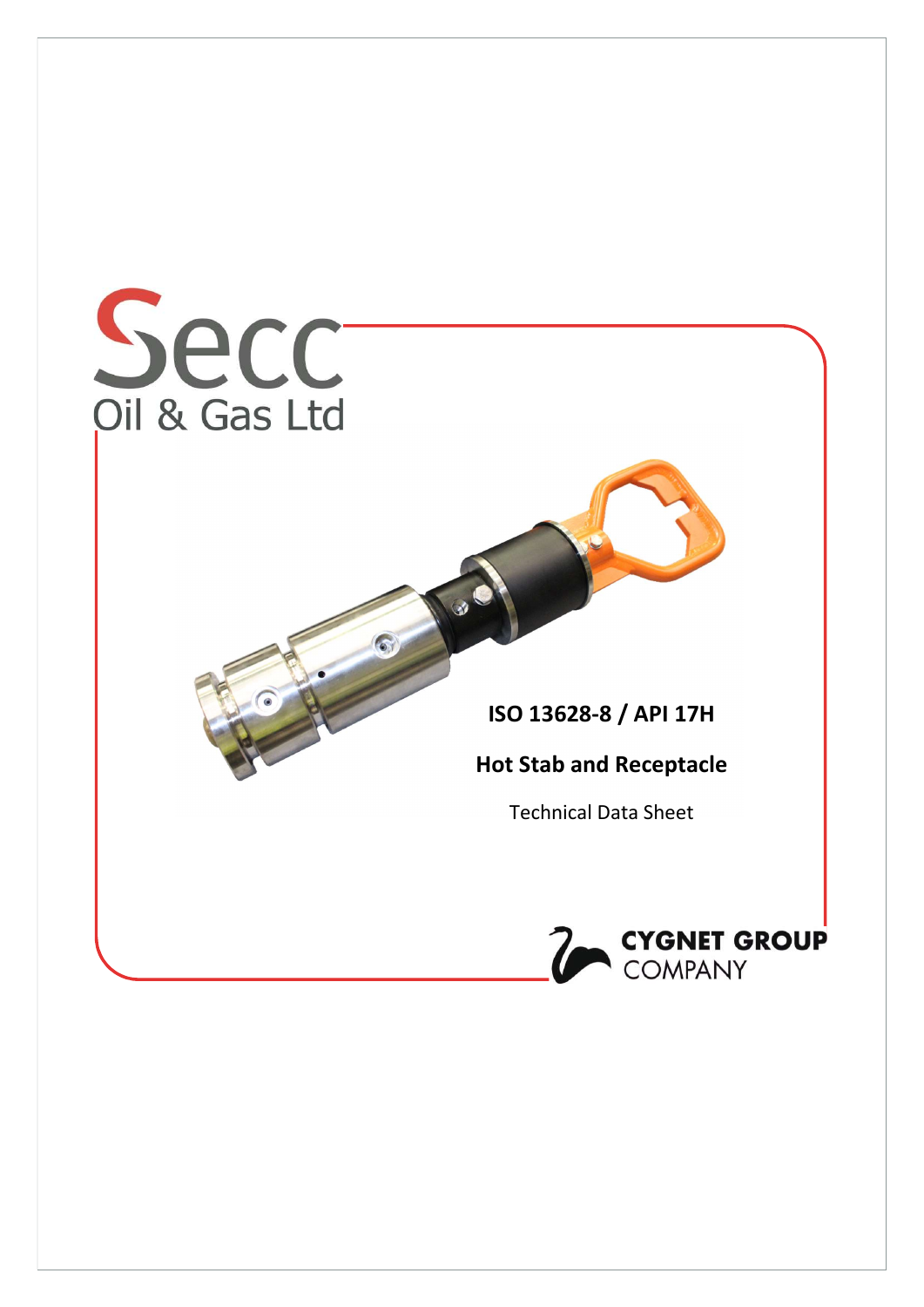

# ISO 13628-8 / API 17H HOT STAB AND RECEPTACLE DATA SHEET

| <b>DESIGN BASICS</b>           |                                                                                                                            |                                        |                                              |  |
|--------------------------------|----------------------------------------------------------------------------------------------------------------------------|----------------------------------------|----------------------------------------------|--|
| <b>Coupling Type</b>           | ISO 13628-8 / API 17H Type A Hot Stab and Receptacle                                                                       |                                        |                                              |  |
| <b>Coupling Size</b>           | 3/8", 1", 2", 3" and 4" (Other sizes available on request)                                                                 |                                        |                                              |  |
| <b>Bore Size</b>               | 8 mm                                                                                                                       |                                        |                                              |  |
| <b>Pressure Rating</b>         | 5,000 to 20,000 psi<br>(345 Bar to 1379 Bar)                                                                               | <b>Test Pressure</b>                   | 7,500 to 30,000 psi<br>(517 Bar to 2068 Bar) |  |
| <b>Max Operating Depth</b>     | 3048 m (10,000 ft.)                                                                                                        | <b>Operating Temperature</b>           | -18°C to +66°C                               |  |
| <b>Flow Path</b>               | $90^{\circ}$                                                                                                               |                                        |                                              |  |
| <b>Design Code</b>             | ISO 13628-8 (API 17H equivalent)<br>API 6A & API 17D PSL 3 PR2 for Other End Connectors (OEC) - PSL3G available on request |                                        |                                              |  |
| <b>Material Classification</b> | API material class FF, HH available in accordance with NACE MR0175                                                         |                                        |                                              |  |
| <b>Quality Assurance</b>       | ISO 9001:2015 and full traceability                                                                                        |                                        |                                              |  |
| <b>Certification Level</b>     | EN 10204 3.1 (EN 10204 3.2 available on request)                                                                           |                                        |                                              |  |
| <b>Operational</b>             | Push to connect, pull to disconnect                                                                                        |                                        |                                              |  |
| <b>Breakaway Control</b>       | J-latch locking mechanism option. Pressure balanced seals ensure stab sees no separation forces                            |                                        |                                              |  |
| <b>Load to Disconnect</b>      | $\approx$ 25 kg                                                                                                            |                                        |                                              |  |
| <b>Mounting</b>                | Horizontal or vertical                                                                                                     |                                        |                                              |  |
| <b>Installation</b>            | Via ROV handle (interface in-line with ISO 13628-8)                                                                        |                                        |                                              |  |
| <b>Alignment Method</b>        | Anti-jamming nose, 360° rotation alignment                                                                                 |                                        |                                              |  |
| Design Life                    | 25 years (metallic components)                                                                                             |                                        |                                              |  |
| <b>Options Available</b>       | Anti-calcareous growth seal, High strength flexible handle mechanism, Xylan / Molybdenum                                   |                                        |                                              |  |
|                                | protective coating. Type B Hot Stabs and Receptacles also available.                                                       |                                        |                                              |  |
|                                |                                                                                                                            | <b>PERFORMANCE</b>                     |                                              |  |
| <b>Max. Bending Moment</b>     | 1137 Nm                                                                                                                    | <b>Maximum Torque</b>                  | 271 Nm                                       |  |
| <b>Stab Dimensions</b>         | <b>BASIC WEIGHT AND DIMENSIONS</b><br>20K psi Live Hot Stab D-Type<br>20K psi Live Receptacle<br>Receptacle                |                                        |                                              |  |
|                                | 633mm x 153mm x 105mm<br><b>Dimensions</b>                                                                                 |                                        | 215mm x 87.5mm x 287.5mm                     |  |
| <b>Stab Weight in Air</b>      | 8.74 kg                                                                                                                    | <b>Receptacle Weight in Air</b>        | 7.62 kg                                      |  |
|                                | <b>CONNECTION DETAILS</b>                                                                                                  |                                        |                                              |  |
| <b>Connection Methods</b>      | ROV/Diver - D, T and X-bar handle types available                                                                          |                                        |                                              |  |
| <b>Stab Inlet Connections</b>  | Client specific                                                                                                            | <b>Receptacle Outlet Connections</b>   | Client specific                              |  |
|                                | <b>MATERIALS</b>                                                                                                           |                                        |                                              |  |
| Receptacle                     | S316, Nitronic 50, Nitronic 60, 32760<br>or 17-4 PH                                                                        | <b>Fasteners</b>                       | A4 Stainless Steel                           |  |
| Stab                           | Super Duplex S32760                                                                                                        | <b>Non Pressure Bearing</b>            | Duplex 2205 S31803                           |  |
| <b>Elastomeric Seals</b>       | HNBR, Viton (FKM) or Perfluoroelastomer (FFKM)                                                                             |                                        |                                              |  |
| <b>TESTING REQUIREMENTS</b>    |                                                                                                                            |                                        |                                              |  |
| <b>Pressure Test</b>           | API 6A PSL3 (3G Available)                                                                                                 | <b>Impact Testing</b>                  | ASTM A370                                    |  |
| <b>Qualification Test</b>      | API 6A 17D PSL 3 PR2                                                                                                       | <b>Hardness Testing</b>                | ASTM E10 / ASTM E18                          |  |
| <b>Ultrasonic</b>              | API 6A PSL3                                                                                                                | <b>Magnetic Particle</b>               | API 6A PSL 3                                 |  |
| <b>Dye Penetrant</b>           | API 6A PSL3                                                                                                                | Radiography                            | As Required                                  |  |
| <b>Corrosion Testing</b>       | ASTM G48 Method A                                                                                                          |                                        |                                              |  |
| <b>WITNESS REQUIREMENTS</b>    |                                                                                                                            |                                        |                                              |  |
| <b>Customer Witness</b>        | Available                                                                                                                  | <b>Third Party Witness</b>             | Available on request                         |  |
|                                |                                                                                                                            | <b>PAINTING REQUIREMENTS</b>           |                                              |  |
| <b>Painting Specification</b>  | Norsok M501 System 7                                                                                                       | Colour                                 | Handle - Orange RAL2004                      |  |
|                                |                                                                                                                            | <b>NOTES / ADDITIONAL REQUIREMENTS</b> |                                              |  |

These figures are based on known and estimated data. Secc reserves the right to change specifications without notice.

Secc Oil & Gas, Swan House, Northwich, CW9 6GG, UK www.secc-oilandgas.com EXAM COMPANY COMPANY Contact: sales@secc-oilandgas.com Tel: +44 (0)1606 338745



 $\boldsymbol{\varrho}$ 

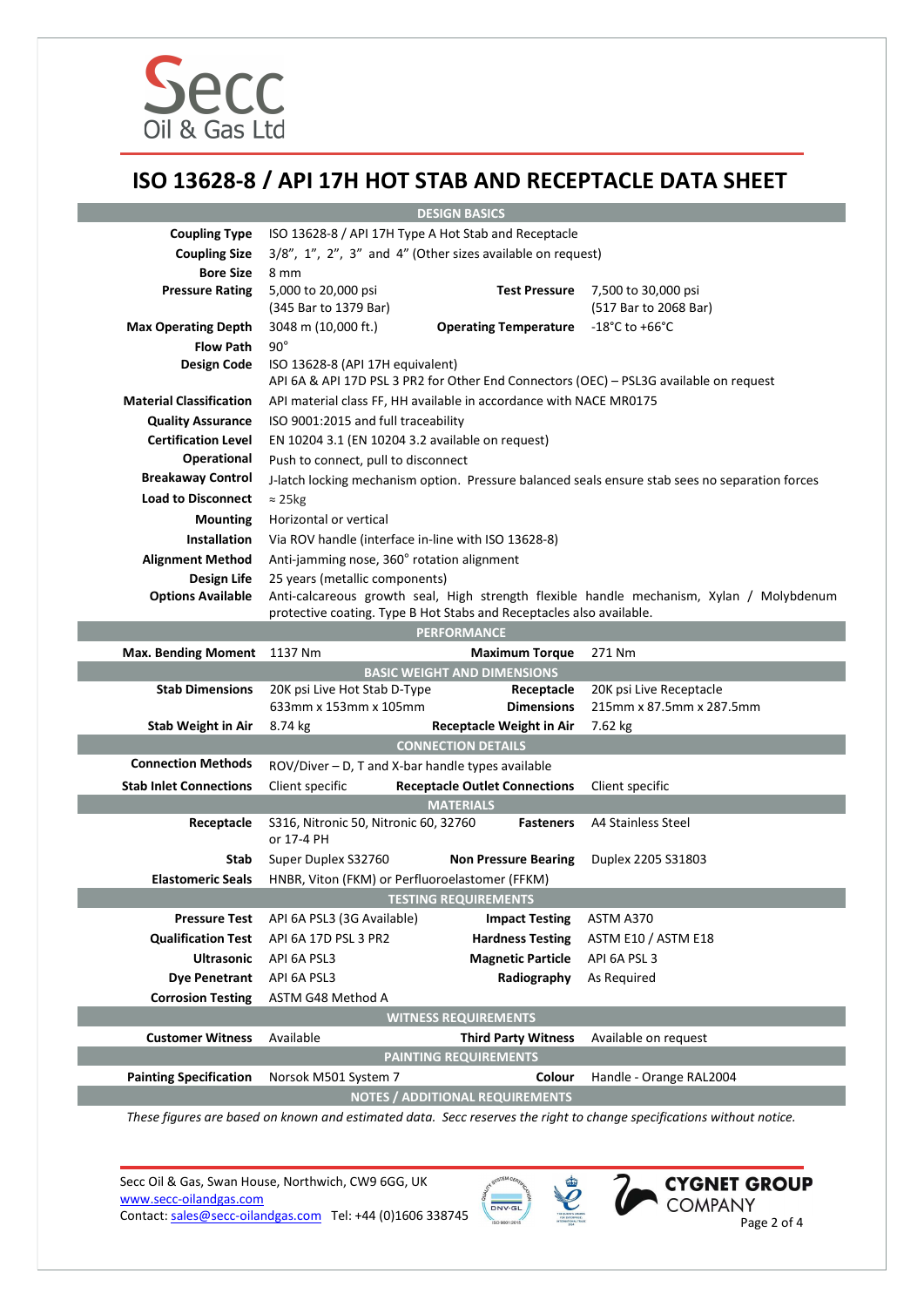

# Overview

A range of pressure balanced hot stabs designed to supply hydraulic power to subsea equipment. Secc's hot stabs are engineered to meet ISO 13628-8 standards (also referred to as API 17H). They accommodate low to medium flow requirements and are available for working pressures from 5,000 psi to 20,000 psi.



Figure 1: Hot Stab and Receptacle Possible Configurations

#### Anti-Calcareous Growth Seal

Secc's unique anti-calcareous growth seal ensures the stab disconnection after long periods of subsea exposure. It prevents marine growth between the stab and receptacle whilst the stab is connected.

#### Ports

Available in single, dual and quad port arrangements. Various inlet and outlet connections also available. The design can be tailored to the client's requirement.

## Innovative Flexible Handle Technology

Secc's ISO 13628-8 Hot Stab incorporates their innovative compliant handle design which replaces a traditional wire rope handle. This enhanced feature does not incorporate any welds and therefore resolves the inherent fatigue problems experienced with a wire weld assembly. Secc guarantees an operational life cycle of 25+ years for their full range of stabs.

#### Flange Mounting Interface

Permits the receptacle to be panel mounted into subsea equipment.

#### Anti-Jamming Nose

Enables subsea connection to be made from high offset angles with no possibility of jamming. Can be replaced if damaged.



Figure 2: ISO 13628-8 Pressure Retaining Dummy Hot Stab